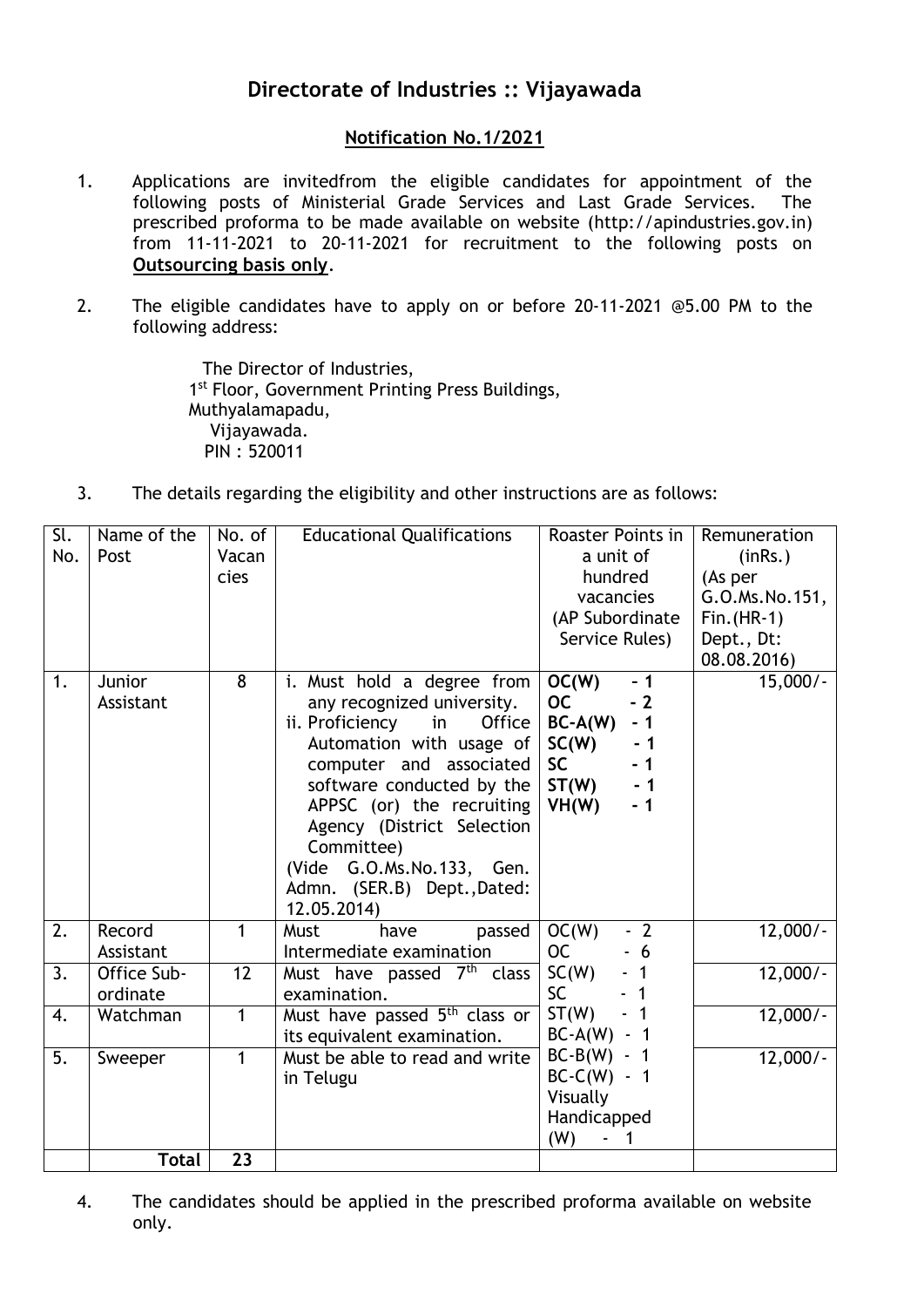- 5. Selection of the applicant by the Competent Authority carries no guarantee of actual appointment.
- 6. Submission of more than one application form will be taken as one application as per their eligibility.
- **7. The rule of special representation (reservation) provided in Rule-22 of the Andhra Pradesh State & Subordinate Service Rules, 1996 will be applicable.**
- 8. The Candidates belonging to Scheduled Castes, Scheduled Tribes and Backward Classes should submit the community certificate issued by the Competent Authority.
- 9. Age Limit: The applicant should have completed (18) years of age as on 01.10.2021 and should not have completed (42) years as on the said date.Age relaxation 5 years for SC/STs and 3 years for OBCs.
- 10. Candidates must ensure that the address stated in their applications are correct and filled properly. Department will not take and accept any responsibility for change of addresses by candidates and non-receipt of communication.

Sd/- `DIRECTOR OF INDUSTRIES